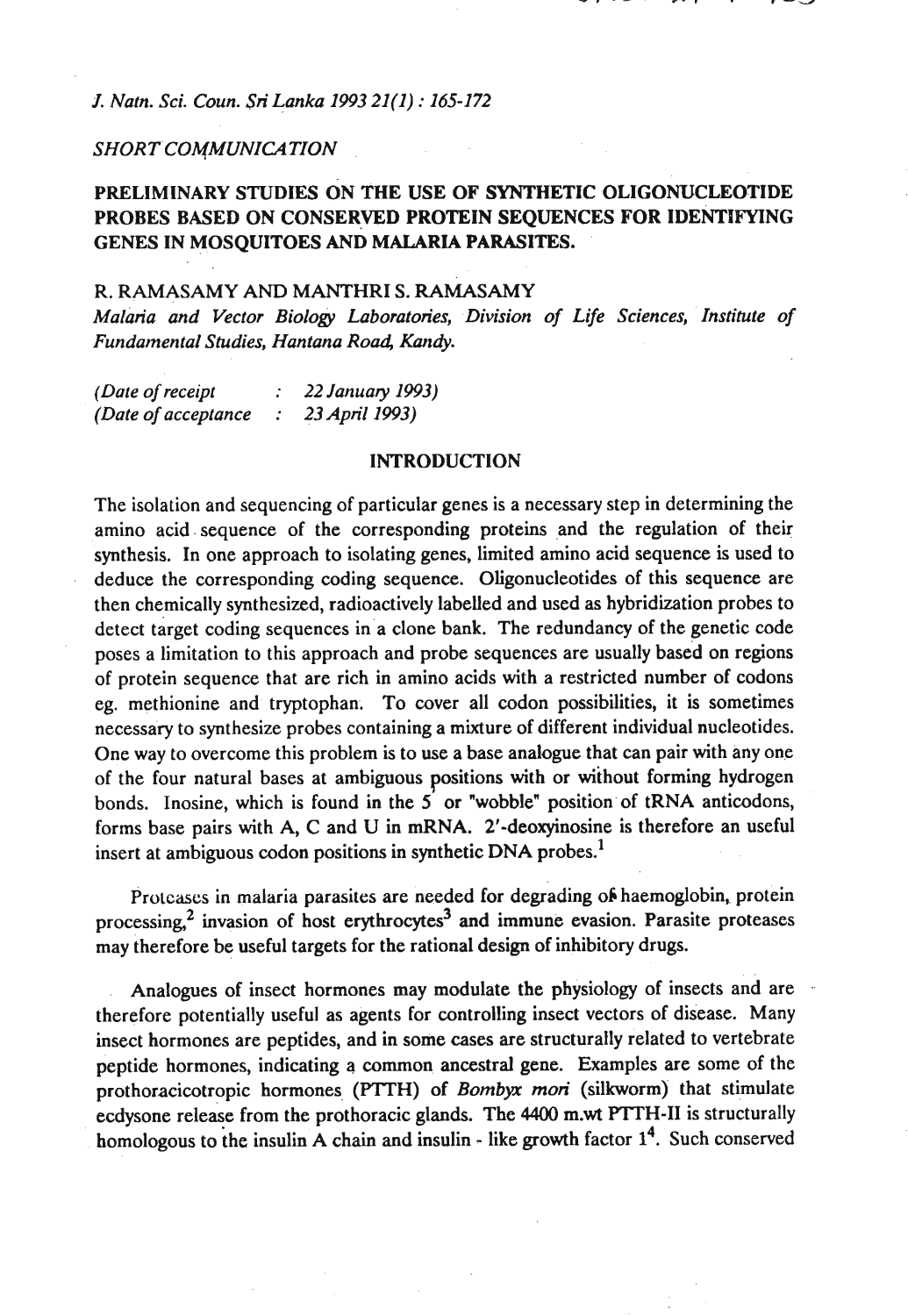sequences may be used to produce oligonucleotides to identify homologous neuropeptide coding genes in insects such as mosquitoes that are of medical importance.

**We** report here on experiments to test the feasibility of using synthetic oligonucleotides to determine the presence of genes coding for a 26 kDa P. *falcipamm*  protein, serine protease, cathepsin D like aspartyl protease, cysteine protease and a P1TH-11-like peptide in the human malaria parasite *Plusmodillm falcipamm* Welch and a laboratory vector of human malaria, *Anopheles farauti* Laveran.

## **METHODS AND MATERIALS**

## **Protein sequence and oligonucleotide synthesis**

Conserved amino acid sequences were selected for probe synthesis by examining published sequences of proteins for suitable sequences with minimal codon multiplicity. The temperature at which 50% of hybrids dissociate, Td, was calculated using the formula :

$$
Td(^{0}C) = 4(G + C) + 2(A + T).
$$

| (a) Insulin like insect neuropeptide <sup>4</sup>                                                   | Gly - Ile - Val - Asp - Glu - Cys - Cys                                   |
|-----------------------------------------------------------------------------------------------------|---------------------------------------------------------------------------|
| amino acid sequence                                                                                 | AUU - GUX - GAU - GAA - UGU - UGU                                         |
| predicted coding sequence                                                                           | G                                                                         |
| $5' - 3'$                                                                                           | Α                                                                         |
| probe synthesized<br>$3' - 5'$<br>Calculated Td = $37^0C$                                           | TAI<br>- CTI - CTI - CTT - ACI - ACI                                      |
| (b) Cysteine protease <sup>5</sup><br>amino acid sequence<br>predicted coding sequence<br>$5' - 3'$ | Pro - Val - Lys - Asn - Gln<br>CCX - GUX - AAA - AAU - CAA<br>G<br>Ć<br>G |
| probe synthesized                                                                                   | GGI-CAI                                                                   |
| $3' - 5'$                                                                                           | <b>TTT</b>                                                                |
| $Calculated Td = 33^{0}C$                                                                           | GTT                                                                       |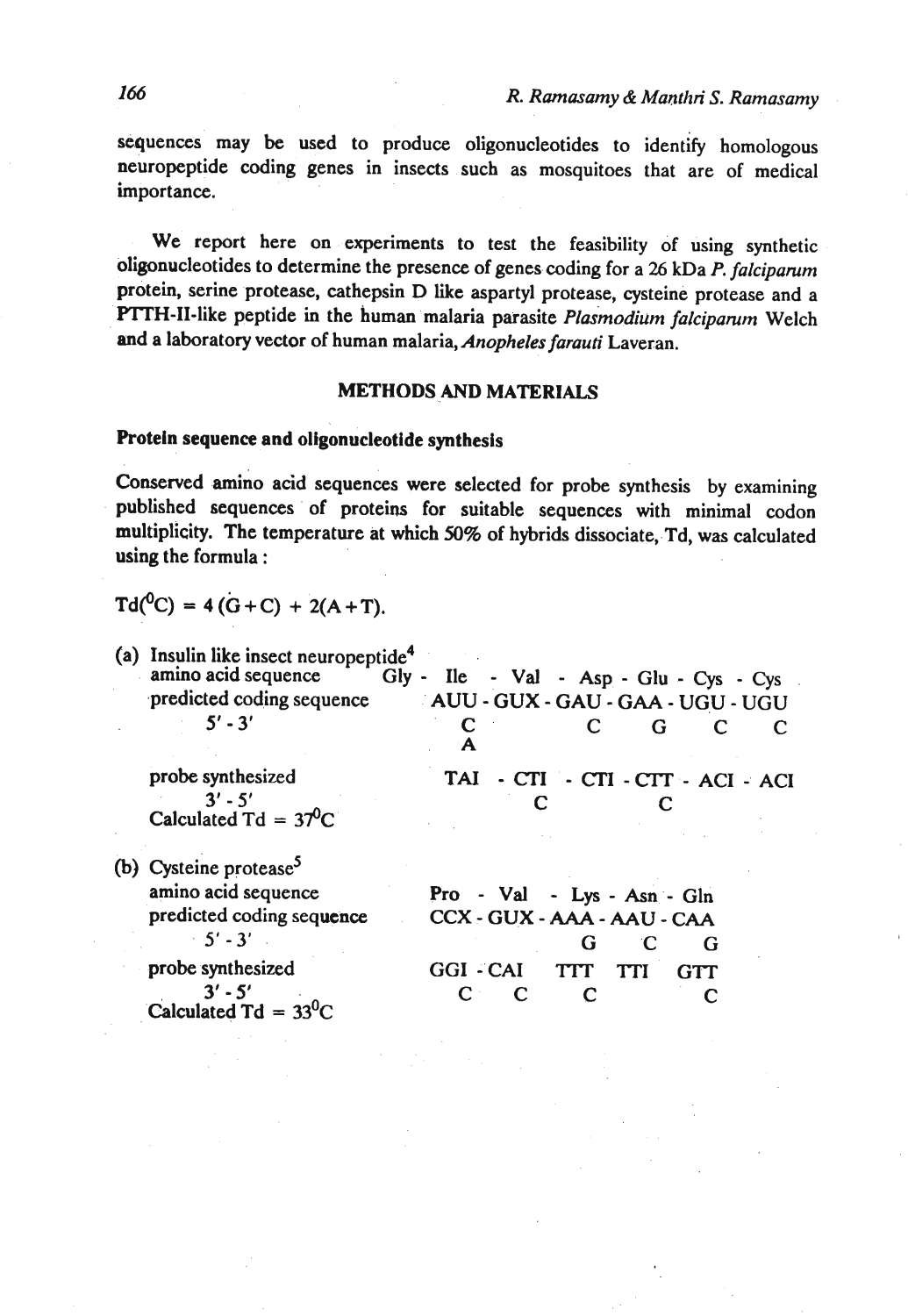(c) Cathepsin D (aspartyl protease)<sup>6</sup><br>amino acid sequence amino acid sequence Val - Val - Phe - Asp - Thr - Gly predicted coding sequence GUX - GUX - UUU - GAU - ACX - GGX predicted coding sequence GUX - GUX - UUU - GAU - ACX - GGX<br>5' - 3'  $5'$  - 3' C C probe synthesized CAI - CAI - AAI - CTI - TGI - CC<br>  $3 \div 5$  C  $3'$  -  $5'$  C C C C C Calculated Td =  $36^{\circ}$ C (d) Serine protease **<sup>7</sup>** amino acid sequence<br> **The** - Ala - Ala - His - Cys<br>
predicted coding sequence<br> **ACX** - GCX - GCX - CAU - UGU ed coding sequence ACX - GCX - GCX - CAU - UGU<br>5 - 3 **5'** - 3' C C probe synthesized TGI - CGI - CGI - GTA - TCA  $3' - 5'$  $\mathbf C$  $\mathbf C$ C G G Calculated Td =  $40^0C$ (e) 26 kDa *P. falciparum* antigen<sup>8</sup><br>amino acid sequence Gly - Glu - Asn - Ala - Phe - Asp - Pro predicted coding sequence  $GGX - GAA - AAU - GCX - UUU - GAU - CCX$ <br>5 - 3  $5 \cdot 3$  G C C C C probe synthesized CCI -  $\text{CTT}$  -  $\text{TTI}$  - CGI - AAI - CTI - GG<br>  $3\overline{\hspace{-.15cm}1}$  -  $5\overline{\hspace{-.15cm}1}$  C C C  $3'$  - 5' C C C C C Calculated Td =  $44^{\circ}$ C

Synthesis of oligonucleotides was performed on an automated synthesizer (Applied Biosystems, CA), and cleavage and deprotection in concentrated **NHIOH** at  $60^{\circ}$ C for 16h. The oligonucleotides were purified by gel filtration on Sephadex G-50 columns using 10mM triethylammonium bicarbonate buffer pH 7. Fractions absorbing strongly at 260 nm were pooled and freeze dried.

## **preparation of DNA**

Parasite DNA was obtained from *in vitro* cultures of P. falciparum FC27 isolate. 0.5 ml schizonts at  $> 50\%$  parasitaemia prepared by gelatine sedimentation<sup>8</sup> were used for DNA preparation. Three ml of An. farauti pupae obtained from a laboratory colony<sup>9</sup> were used to prepare mosquito DNA.

Parasites and pupae were resuspended in 1 - 2 ml **TE** (10 mM Tris.Cl, 1 mM EDTA pH 7.4) to which was added 20 - 50 ml of a solution containing 0.5 M EDTA pH 8, 100  $\mu$ g ml<sup>-1</sup> proteinase K and 0.5% sarkosyl (Sigma, MO) and incubated for 3h at  $50^{\circ}$ C to digest protein. The preparations were extracted with phenol (containing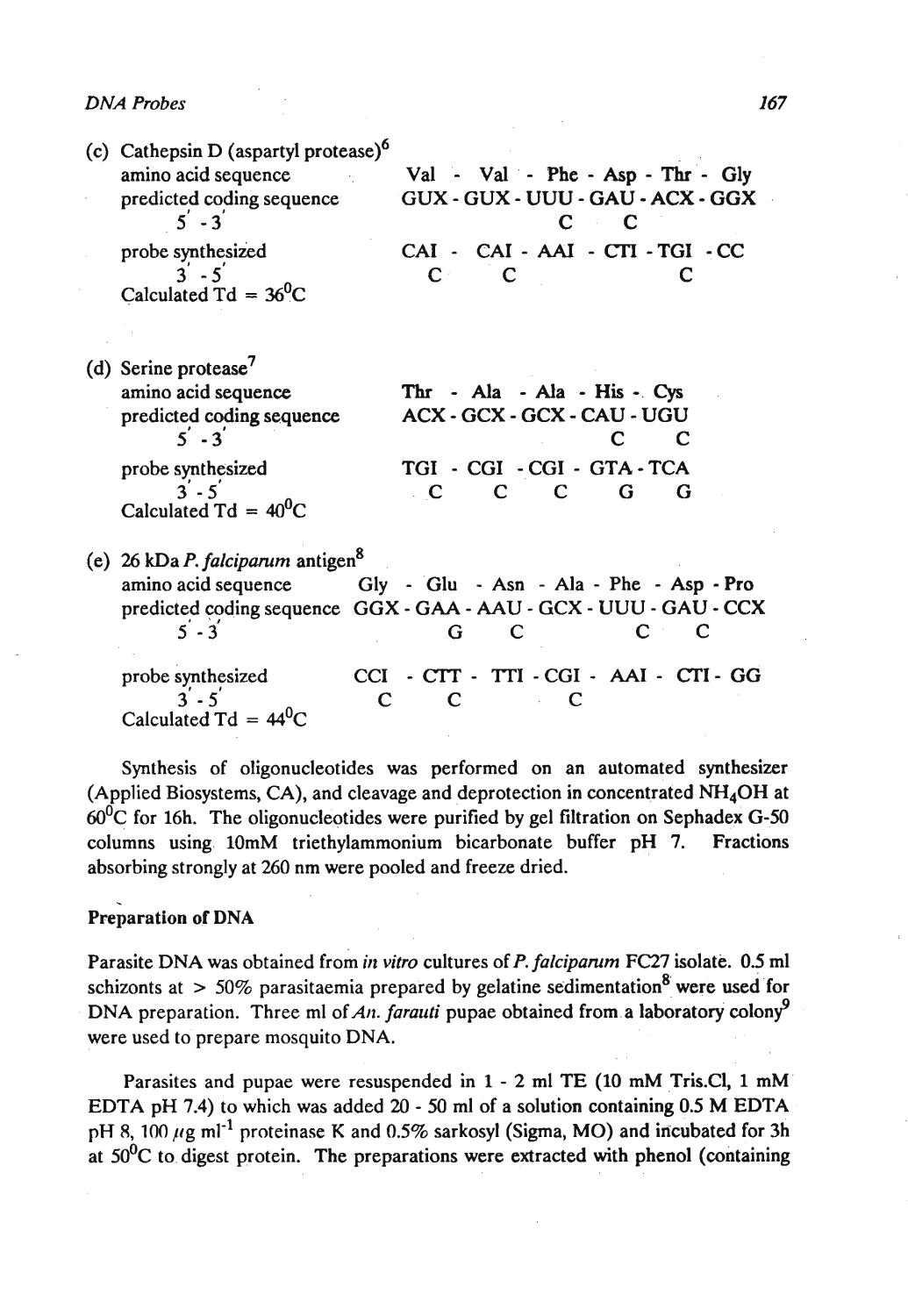$0.1\%$  8-hydroxyquinoline as a free radical scavenger) by standard procedures<sup>10</sup> three times and the aqueous layer with DNA dialysed against several changes of a buffer containing 50 mM Tris.Cl, 10 mM EDTA, 10 **mM** NaCl, pH 8. The DNA was then treated for 3h at  $37^0$ C with 100  $\mu$ g ml<sup>-1</sup> of bovine pancreatic ribonuclease A (Boehringer, CA) that had been pre-heated to  $100^{\circ}$ C to destroy contaminating DNAase.

The DNA was then re-extracted with phenol twice and once with water saturated ether to remove residual phenol. The DNA was precipitated by adding 2 vols of ice cold ethanol and incubated for 16h at  $-70^{\circ}$ C. The precipitates collected by centrifugation were resuspended in TE and dialysed against TE at  $4^{0}C$ . The concentrations of the resulting mosquito and parasite DNA were 0.175 mg/ml and 0.075 mg/ml respectively.

## Restriction enzyme digestion **and** electrophoresis

10  $\mu$ g of mosquito and parasite DNA were completely digested with 10 units of the following restriction enzymes Bam **HI,** Dra 1, Eco R1, Hind 111, Pst 1 and Rsa 1 **(BRL,** Gaithersberg, MD) by standard procedures'0. Digested DNA was separated by electrophoresis on 0.7% agarose gels using Hind I11 digest as a size marker and the separated DNA, denatured and transferred to nylon membrane by Southern blotting $10$ .

## Radiolabelling of probes

Stock solutions of oligonucleotides were made in TE. Aliquots were labelled with  $^{32}P$ at the  $5'$  termini using  $32P-ATP$  (Amersham, UK) and the enzyme T4 polynucleotide kinase (Pharmacia, Sweden)<sup>10</sup>. Ten - twenty picomoles of oligonucleotides were radiolabelled at a given time.

#### Dot blots

10, 1 and 0.1  $\mu$ g aliquots of the DNA, diluted in TE, were heated at 95<sup>0</sup>C for 5min to denature the DNA and then cooled on ice for 5min. An 8 **x** 11 cm piece of Hybond N nylon membrane (Amersham, UK) was pre-wetted in 0.1 M Tris pH 7.4, and samples of mosquito and parasite DNA were blotted onto the membrane using a dot-blot apparatus (Biorad, CA). The DNA in the blots were again denatured in 1.5M NaCI, 0.5M NaOH for 1 min followed by neutralization in 1.5M NaCI, 1M Tris pH 8 for 1 min. Dried membranes were UV irradiated for 3 min to cross-link the DNA to nylon. The membranes were treated with pre-hybridizing solution<sup>10</sup> containing 5  $\boldsymbol{x}$  Denhard's solution,<sup>10</sup> 0.1% sodium dodecyl sulphate, 6mM EDTA, 0.9M NaCl, 20mM Tris pH 8 and 10% dextran sulphate at  $25^{\circ}$ C for 4h. 100  $\mu$ l of solution was used per sq. cm of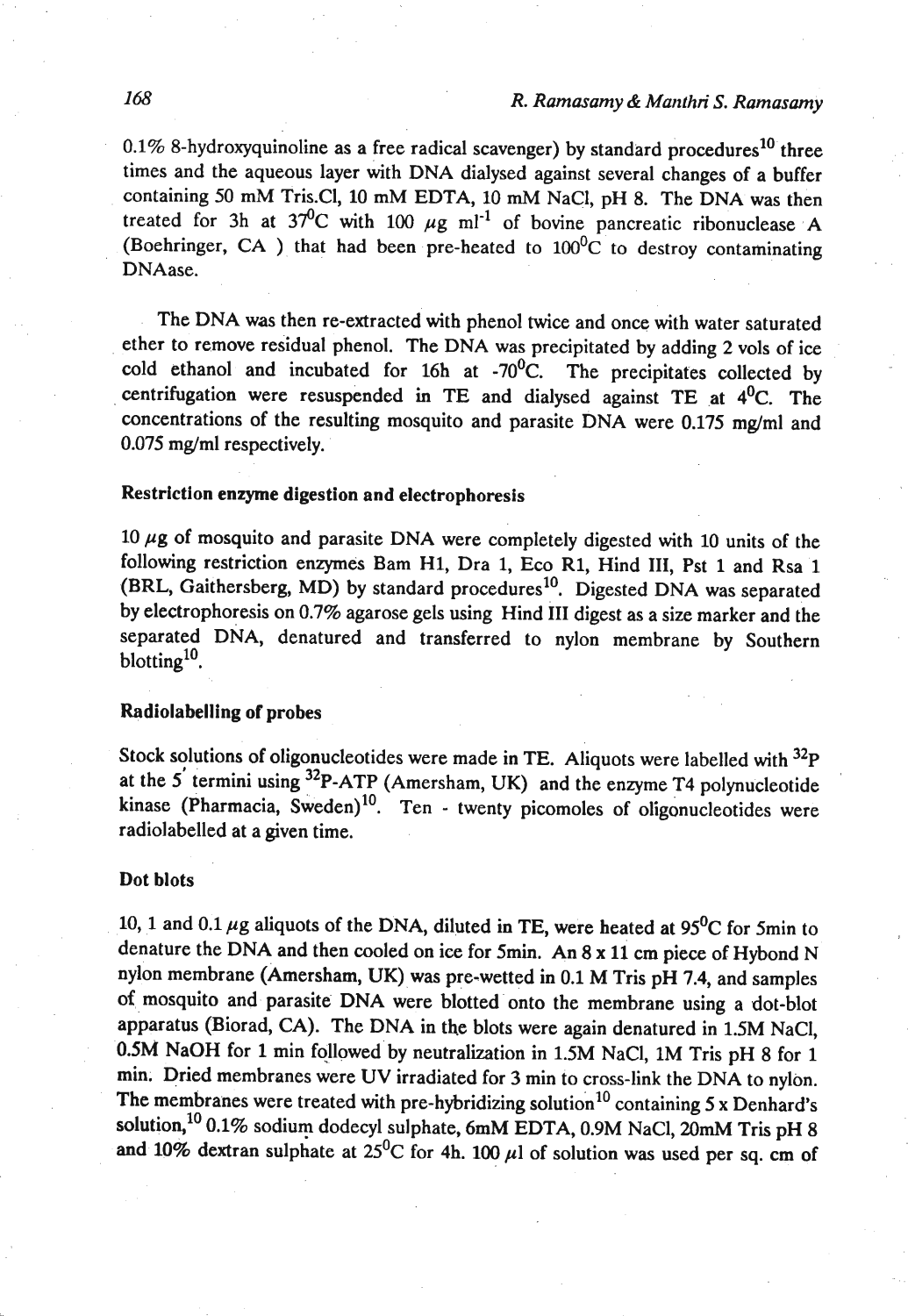# *DNA Probes* **169**

membrane. For hybridization, the pre-hybridization solution was changed once and the labelled oligonucleotides added directly to the pre-hybridization solution. Hybridization was performed at 25<sup>0</sup>C for 16h. The membranes were then washed 3x at 25<sup>0</sup>C for 20 min each in 6x concentrated saline sodium citrate<sup>10</sup> (6xSSC) containing 0.1% SDS followed by three washes at  $25^0C$  of 10min each in 2xSSC, 0.1% SDS. The membranes were dried, wrapped in **thin** plastic and autoradiographed with X-ray film overnight.

## Southern blots

Southern blots were hybridized with <sup>32</sup>P labelled oligonucleotides in an identical manner to dot blots.

#### **RESULTS**

The results of dot blots with the different labelled oligonucleotides are presented in Figure 1. The probes directed against the 26 kDa P. *falcipanim* antigen, the insulin like insect neuropeptide, cysteine protease and serine protease hybridised to sequences present in both parasite and mosquito DNA. The latter three oligonucleotides appeared to react more strongly with mosquito DNA rather than





Figure 1: Autoradiograph of dot blots of An. farauti and P. falciparum DNA probed with **oligonucleotides. a - 0.1**  $\mu$ g; **b**  $\cdot$  **1**  $\mu$ g; **c**  $\cdot$  **10**  $\mu$ g of mosquito (M) and parasite (P) DNA were **reacted wllh 32~** - **labelled probes for: 1** - **26 kDa P. falclpnrun~ antigen, 2 -insulin like neuropeptide, 3** - **calhepsin D, 4** - **serine protense and 5** - **cysleine prolease.**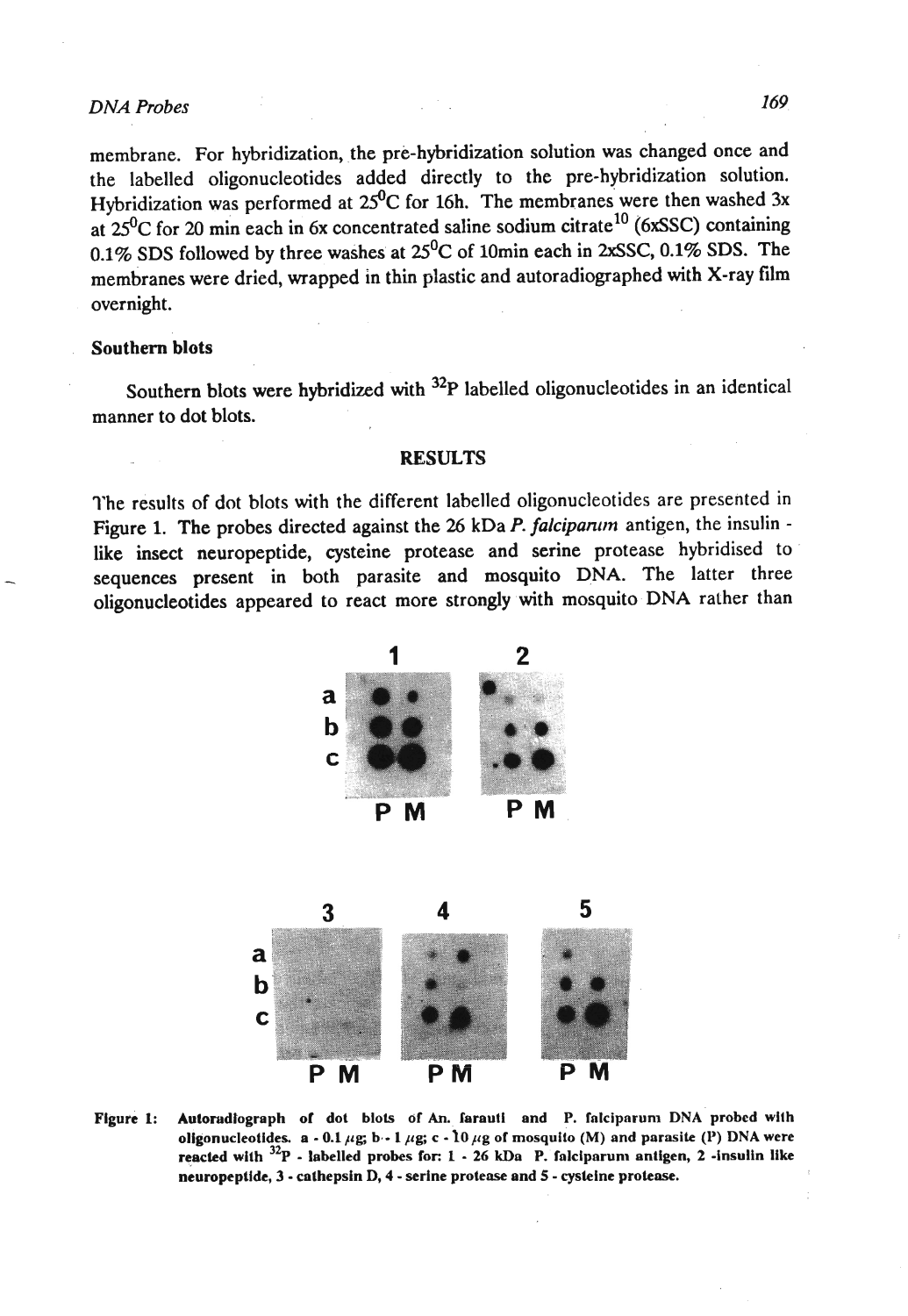parasite DNA. The aspartyl protease showed a weak reaction with mosquito but not parasite DNA.

In subsequent Southern blot analysis of *P.falciparum DNA*, the serine protease specific probe hybridized to multiple fragments in many restriction enzyme digests (Figure 2).



Figure 2. Autoradiograph of a Southern blot of restriction enzyme digests of P. falciparum DNA reacted with the  $32P$  - labelled probe for serine protease. The DNA was digested with the following restriction enzymes: a) Bam III, b) Dra 1, c) Eco R1, d) Hind III, e) Pst 1 and f) Rsa 1. The migration positions of fragments of lambda DNA digested with Ilind 111 and used as moleculnr weight mnrkers are indicated In kilobases **(kR).** 

#### **DISCUSSION**

The results demonstrate the potential use of  $32P$  - labelled oligonucleotides for identifying specific genes. The dot blot patterns indicate the probable presence of genes for cysteine and serine proteases and for insulin like peptides or proteins in P. *falciparum and An. farauti.* The hybridization of the serine protease probe to several but discrete DNA fragments after restriction enzyme digestion may be due to the presence of different genes with the corresponding conserved sequences. This is similar to what is observed in higher organisms where genes for several different serine proteases and serine protease - related proteins are present in the genome. However, hybridization of the probes to irrelevant coding or non-coding sequences in mosquito or parasite DNA, due to probe redundancy, cannot be excluded.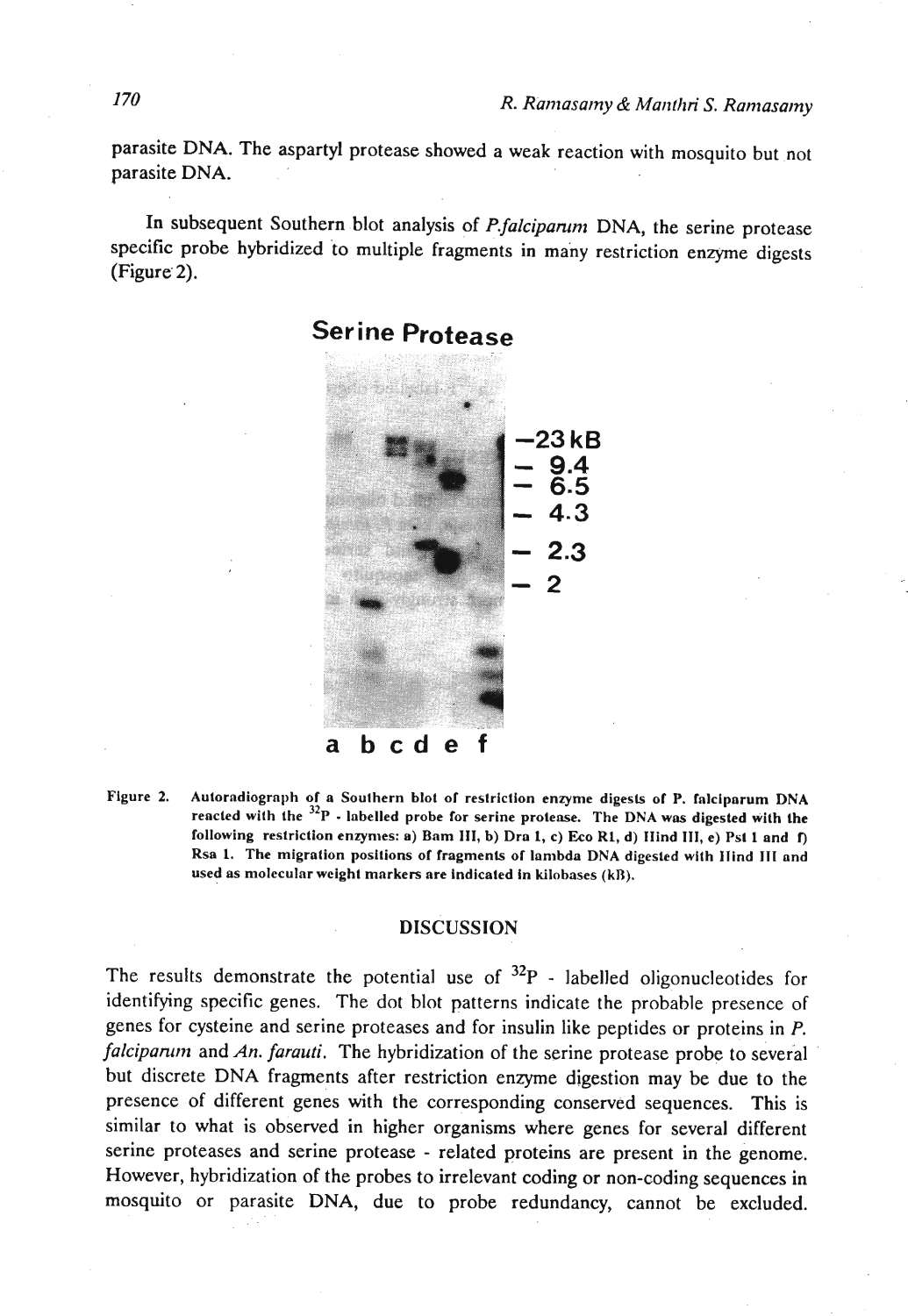# DNA Probes 171

False-positive hybridization can be minimized by increasing the stringency of the hybridization and washing conditions eg. by using higher temperatures. Since the codon usage frequencies for *P.falciparum* have been determined recently<sup>11</sup>, it is now also possible to synthesize less-redundant oligonocleotide probes that can further reduce false-positive hybridization.

The function of the cytoplasmic 26 kDa antigen in  $Plasmodium<sup>8</sup>$  is not known. The presence of homologous sequences in mosquitoes suggests that this may be a gene conserved across different organisms or that the probe sequence is very degenerate.<sup>1</sup>

Polymerase chain reaction based amplification of the genes using conserved oligonucleotide sequences may be used to isolate the corresponding genes **as** the next step. An alternative procedure is to use the DNA probes to isolate clones from a DNA library prepared by digesting DNA with appropriate restriction enzymes. From the data presented, Dra **1,** Hind **I11** and Rsa **1** libraries of P. falcipamm genomic DNA may be suitable for isolating genes for serine proteases. With both procedures, a number of irrelevant coding or non-coding sequences homologous to the probes might be isolated together with the relevant genes.

#### Acknowledgements

We thank C. Reed and M. Sands for technical assistance. Experimental work was carried out at the Queensland Institute for Medical Research, Brisbane, Australia.

### References

**1'-** 

- **1.** Ohtsuka **E.,** Matsuki S., Ikehara M., Takahashi Y. & Matsuhara K. **(1985).** An alternative approach to deoxyoligonucleotides as hybridization probes by insertion of deoxyinosine at ambiguous codon posiitons. The Journal of Biological Chemistry 260: **2605-2608.**
- 2. Lyon J.A., Geller R.H., Haynes J.D., Chulay J.D. & weber J.L. **(1986).** Epitope map and processing scheme for the 195,000-dalton surface glycoprotein of Plasmodium falciparum merozoites deduced from cloned overlapping segments of the gene. Proceedings of the National Academy of Sciences, USA 83: 2989-2993.
- **3.** Dluzewski A.R., Rangachari K., Wilson R.J.M. & Gratzer **W.B. (1986).**  Plasmodium falciparum: Protease inhibitors and inhibition of erythrocyte invasion. Experimental Parasitology 62: 416-422.
- **4.** Nagasawa H., Kataoka H., Isogai A., Tamura S., Suzuki A., Ishizaki H., Mizoguchi A. Fujiwara Y. & Suzuki A. **(1984).** Amino terminal amino acid sequence of the silkworm prothoracicotropic hormone; homology with insulin. Science 226: **1344- 1345.**